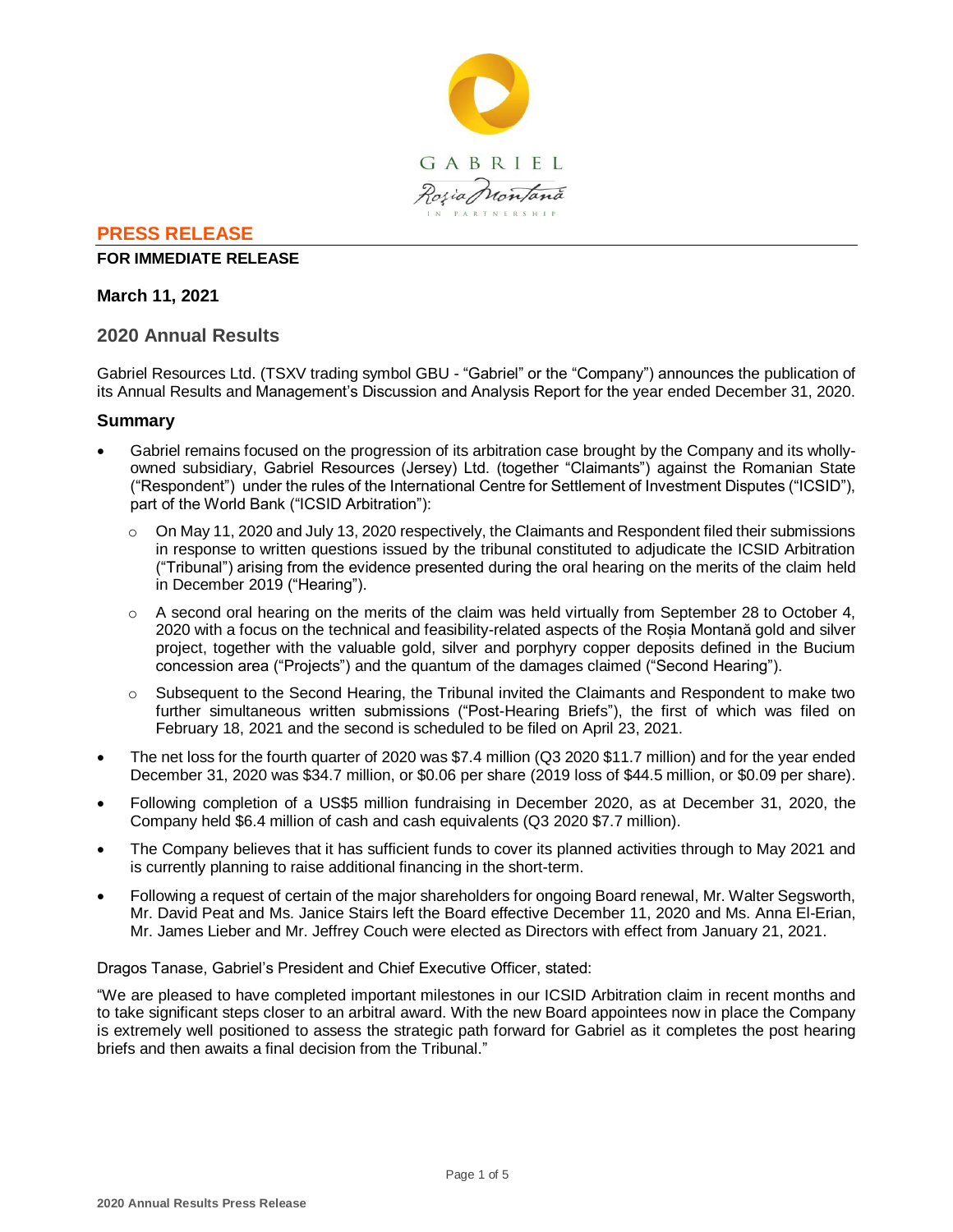*Further information and commentary on the results in the fourth quarter of 2020 and the full financial year is given below. The Company has filed its Annual Audited Consolidated Financial Statements and related Management's Discussion & Analysis on SEDAR at www.sedar.com and each is available for review on the Company's website at www.gabrielresources.com.* 

For information on this press release, please contact:

Dragos Tanase President & CEO Phone: +40 730 399 019 dt@gabrielresources.com Richard Brown Chief Financial Officer Mobile: +44 7748 760276 richard.brown@gabrielresources.com

*Neither TSX Venture Exchange nor its Regulation Services Provider (as that term is defined in policies of the TSX Venture Exchange) accepts responsibility for the adequacy or accuracy of this release.*

# **Further Information**

#### **Impact of Coronavirus**

- With respect to the outbreak of the novel coronavirus (COVID-19), Gabriel continues to consider carefully its impact, noting the widespread disruption to normal activities and the uncertainty over the duration of this disruption. The highest priority of the Board of Directors is the health, safety and welfare of the Group's employees and contractors. Gabriel recognizes that the situation is extremely fluid and is monitoring the relevant recommendations and restrictions on work practices and travel. At this time, these recommendations and restrictions do not significantly impact Gabriel's ability to continue the ICSID Arbitration process or conduct the limited operations in Romania, nor has there been a significant impact on the Group's results or operations in 2020.
- The Group will require additional financing and is also looking to sell its long lead-time equipment. The market and timing for each initiative may be adversely affected by the effects of COVID-19. As a result, Gabriel will react to circumstances as they arise and will make the necessary adjustments to the work processes required, including to maintain the ICSID Arbitration calendar. Should any material disruption from COVID-19 affect the Group for an extended duration, Gabriel will review certain planned activities in Romania and take remedial actions if it is determined to be necessary or prudent to do so.

#### **Status of the ICSID Arbitration**

- The ICSID Arbitration seeks compensation for all of the loss and damage suffered by the Claimants, resulting from the Respondent's wrongful conduct and its breaches of the protections afforded by certain treaties for the promotion and protection of foreign investment to which Romania is a party, including against expropriation, unfair and inequitable treatment, discrimination and other unlawful treatment in respect of the Projects and related licenses.
- On March 10, 2020, the Tribunal issued a list of further questions arising from the evidence presented during the two-week Hearing ("Tribunal's Questions") and the Claimants and the Respondent filed their responses to the Tribunal's Questions on May 11, 2020 and July 13, 2020 respectively.
- The Second Hearing on the merits of the claim was held virtually from September 28 to October 4, 2020 and focused on the technical and feasibility-related aspects of the Projects and the quantum of the damages claimed, including testimony from certain of the parties' fact and expert witnesses.
- Subsequent to the Second Hearing the Tribunal invited the Claimants and Respondent to make two further simultaneous written submissions in order to comment in conclusion on the full evidentiary record. The first Post-Hearing Brief submissions were filed on February 18, 2021 and the second submissions are currently scheduled to be filed on April 23, 2021, after which the Tribunal may pose further questions, as was the case following the Hearing, or focus on further deliberations ahead of its decision.
- There is no specified timeframe in which a final decision is to be made by the Tribunal. The Company is informed that it is typical for tribunals in this type of arbitration to require twelve to eighteen months to finalize and issue a decision after Post-Hearing Briefs are submitted. However, there can be no assurances that the ICSID Arbitration will advance in a customary or predictable manner or be completed or settled within any specific or reasonable period of time.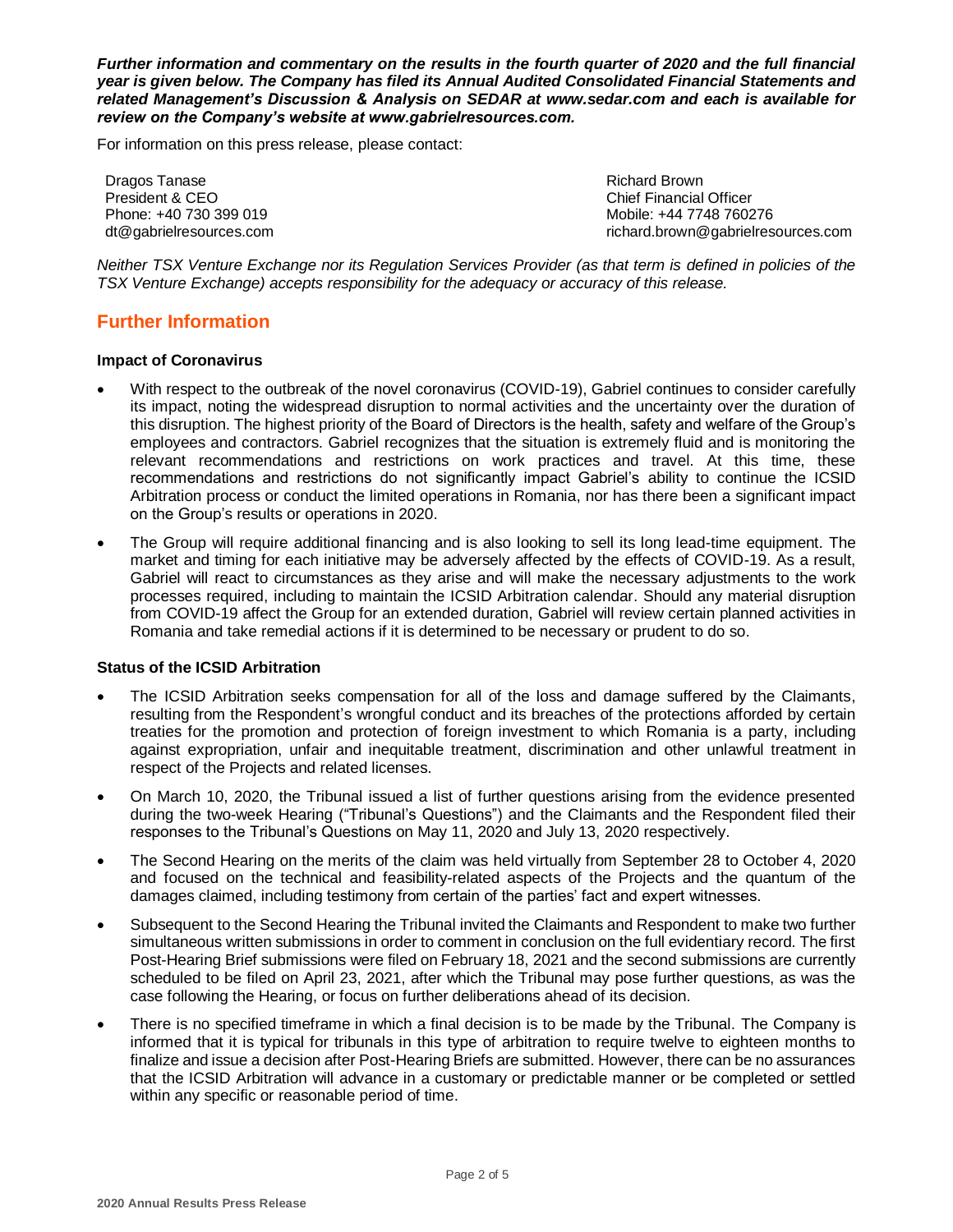## **Board Changes**

- Following a request of certain of the major shareholders for ongoing Board renewal, Mr. Walter Segsworth, Mr. David Peat and Ms. Janice Stairs resigned as directors of Gabriel effective December 11, 2020.
- On January 21, 2021 Gabriel announced the appointment to the Board of Mr. Jeffrey Couch, Ms. Anna El-Erian and Mr. James Lieber as independent non-executive directors, effective immediately. Following these appointments, the Board is composed of seven members, of which three are independent directors. Ms. El-Erian has been appointed Chair of the Board and Chair of the Corporate Governance and Nominating Committee. Mr. Couch has been appointed Chair of the Audit Committee and Chair of the Compensation Committee. The new Board members will work with Gabriel's existing Board and Management team as the Company advances its ICSID Arbitration case against the Government of Romania.

#### **UNESCO World Heritage**

- As previously disclosed, Gabriel has provided notice to Romania of a dispute under the Treaties with regard to Romania's application to UNESCO in relation to Roşia Montană and has reserved its right to commence a further arbitration if warranted accordingly (the "Notice").
- In the Notice, Gabriel confirmed that it is prepared to cooperate in good faith at a senior level with the Romanian Government and other authorities in a process of consultation with regard to the UNESCO application. Gabriel is hopeful that Romania will engage constructively, however, Romania has yet to respond officially to the Notice.
- The issuance of the Notice does not in any way interfere with Gabriel's pursuit of the ICSID Arbitration.

## **VAT Assessment**

- As previously reported, in July 2017, an assessment of a liability for value added tax in the amount of RON 27m (approximately \$8.6 million) ("VAT Assessment") was levied by the Romanian National Agency for Fiscal Administration ("ANAF") against Roșia Montană Gold Corporation S.A. ("RMGC"), together with a further demand in October 2017 of RON 18.6 million (approximately \$6.0 million) in respect of related interest and penalties. RMGC challenged the VAT Assessment before the Romanian courts requesting, amongst other things, the annulment of the VAT Assessment.
- On February 6, 2019, the Alba Court of Appeal (Division for Administrative and Tax Claims) ruled in favour of RMGC's challenge seeking the annulment of the VAT Assessment. ANAF subsequently filed an appeal against this decision with the High Court of Cassation and Justice, Romania's supreme court.
- Following a December 2, 2020 hearing, the High Court of Cassation and Justice handed down judgment dismissing ANAF's appeal and upholding the annulment of the VAT Assessment. This decision is final and conclusive.

#### **Financing**

- As previously announced, on December 23, 2020 the Company completed closing of a non-brokered private placement of 25,326,972 units each comprising one common share and one half of one common share purchase warrant (with an exercise price of each whole warrant of \$0.39 at any time prior to the date that is three (3) years following the closing) at a price of \$0.26 per unit for gross proceeds of US\$5 million (approximately \$6.6 million).
- The proceeds from the financing are being used by the Company to finance the costs of the ICSID Arbitration and for general working capital requirements.

#### **Liquidity and Capital Resources**

- Cash and cash equivalents at December 31, 2020 were \$6.4 million.
- The Company's average monthly cash usage during Q4 2020 was \$ 2.5 million (Q3 2020: \$2.1 million), the increase primarily reflecting the payment of significant ICSID Arbitration related costs accrued in the prior quarter, where activities focused on preparation and attendance at the Second Hearing.
- At December 31, 2020, accruals for costs in respect of the ICSID Arbitration amounted to \$1.5 million (Q3 2020: \$4.6 million), the significant reduction primarily reflecting limited activities in the final quarter of 2020 with a focus on Post-Hearing Briefs in the period.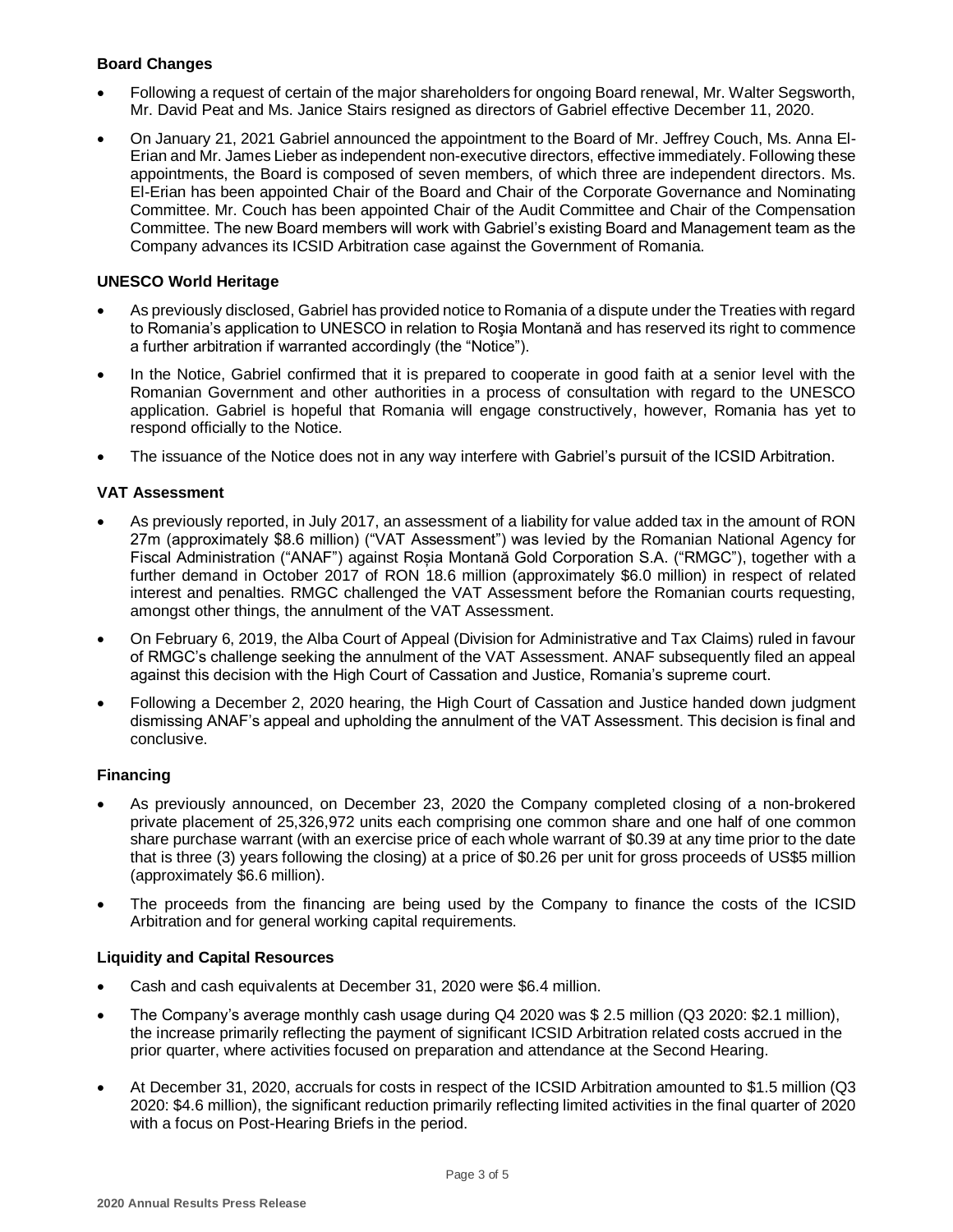- The Company believes that it has sufficient funds to enable the Group to maintain its primary assets, including the exploitation license for the Roşia Montană Project ("License") and associated rights and permits, and to fund general working capital requirements together with the material estimated costs associated with the Company advancing the ICSID Arbitration through to May 2021.
- The Group will seek additional funding in the short-term to maintain its primary assets while it awaits the decision of the Tribunal. The Company does not have sufficient cash to fund either the development of the Project or all the long-term activities related to the ICSID Arbitration, including any potential annulment proceeding and/or litigation to enforce any arbitral award. Accordingly, further to the necessary short-term financing, Gabriel will need to raise additional funding to pursue the ICSID Arbitration to its conclusion.
- Notwithstanding the Company's recent and historic funding, there is a risk that sufficient additional financing may not be available to the Company on acceptable terms, or at all.

#### **Financial Performance**

- The net loss for the fourth quarter of 2020 was \$7.4 million, a decrease of \$10.9 million from a loss of \$18.3 million in the corresponding period in 2019.
- Operating loss for the fourth quarter was \$4.7 million, some \$12.0 million lower than the corresponding period in 2019 primarily arising from (i) \$8.4 million lower costs related to the ongoing ICSID Arbitration, reflecting limited activities in the final quarter of 2020 with a focus on Post-Hearing Briefs, whereas comparable costs in 2019 reflect activity in respect of preparation and attendance for the two-week Hearing in December 2019; (ii) \$2.3 million lower costs related to payroll; (iii) a \$0.6 lower million impairment charge recognized in 2020 compared to 2019; and (iv) a \$0.4m reduction in share-based compensation.
- Operating loss for the year ended December 31, 2020 was \$25.6 million, some \$10.6 million lower than the prior year principally driven by reduced operational expenditures of \$22.9 million (2019: \$32.2 million) including \$12.2 million of ICSID Arbitration costs (2019: \$18.3 million), \$4.7 million of group payroll costs (2019: \$7.1 million), an impairment charge of \$0.4 million relating to the long lead time equipment held for sale (2019: \$1.0 million) and a lower charge in relation to stock-based compensation of \$1.5 million in 2020 compared to \$3.0 million in 2019, offset by \$0.8m of severance-related costs.
- Additional finance costs in respect of the convertible debt components of private placements completed in May 2014 and July 2016 incurred in 2020 amounted to \$9.8 million (2019: \$9.0 million).

#### **About Gabriel**

Gabriel is a Canadian resource company listed on the TSX Venture Exchange. The Company's principal business had been the exploration and development of the Roșia Montană gold and silver project in Romania. The Roşia Montană Project, one of the largest undeveloped gold deposits in Europe, is situated in the South Apuseni Mountains of Transylvania, Romania, an historic and prolific mining district that since pre-Roman times has been mined intermittently for over 2,000 years. The exploitation license for the Roşia Montană Project is held by Roșia Montană Gold Corporation S.A., a Romanian company in which Gabriel owns an 80.69% equity interest, with the 19.31% balance held by Minvest Roșia Montană S.A., a Romanian state-owned mining company.

Upon obtaining the License in June 1999, the Group focused substantially all of their management and financial resources on the exploration, feasibility and subsequent development of the Roşia Montană Project. Despite the Company's fulfilment of its legal obligations and its development of the Roşia Montană Project as a high-quality, sustainable and environmentally-responsible mining project, using best available techniques, Romania has unlawfully blocked and prevented implementation of the Roşia Montană Project without due process and without compensation. Accordingly, the Company's current core focus is the ICSID Arbitration. For more information please visit the Company's website at **www.gabrielresources.com**.

#### **Forward-looking Statements**

This press release contains "forward-looking information" (also referred to as "forward-looking statements") within the meaning of applicable Canadian securities legislation. Forward-looking statements are provided for the purpose of providing information about management's current expectations and plans and allowing investors and others to get a better understanding of the Company's operating environment. All statements, other than statements of historical fact, are forward-looking statements.

In this press release, forward-looking statements are necessarily based upon a number of estimates and assumptions that, while considered reasonable by the Company at this time, are inherently subject to significant business, economic and competitive uncertainties and contingencies that may cause the Company's actual financial results, performance, or achievements to be materially different from those expressed or implied herein.